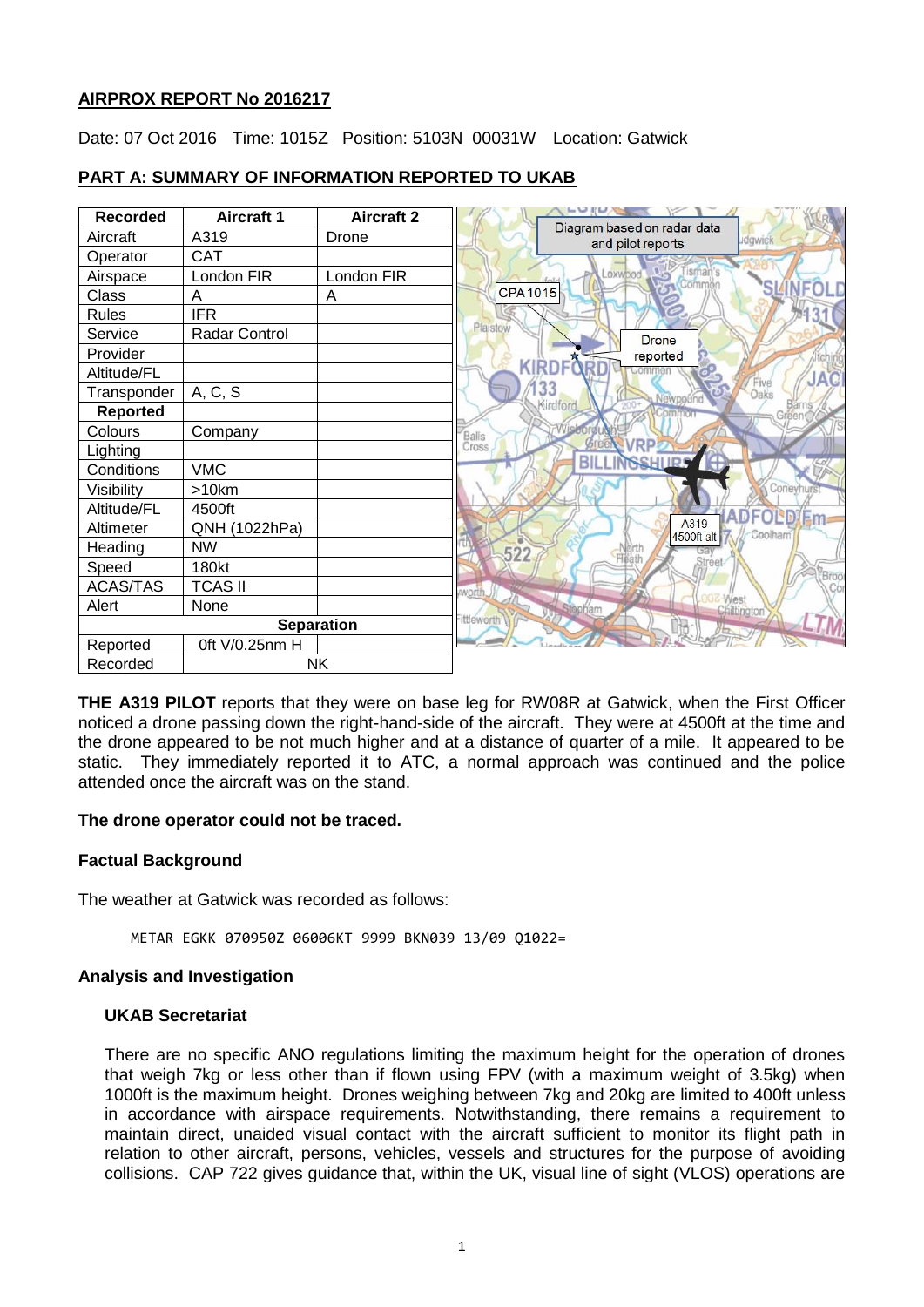normally accepted to mean a maximum distance of 500m [1640ft] horizontally and 400ft [122m] vertically from the Remote Pilot.

Neither are there any specific ANO regulations limiting the operation of drones in controlled airspace if they weigh 7kg or less other than if flown using FPV (with a maximum weight of 3.5kg) when they must not be flown in Class A, C, D or E, or in an ATZ during notified hours, without ATC permission. Drones weighing between 7kg and 20kg must not be flown in Class A, C, D or E, or in an ATZ during notified hours, without ATC permission. CAP722 gives guidance that operators of drones of any weight must avoid and give way to manned aircraft at all times in controlled Airspace or ATZ. CAP722 gives further guidance that, in practical terms, drones of any mass could present a particular hazard when operating near an aerodrome or other landing site due to the presence of manned aircraft taking off and landing. Therefore, it strongly recommends that contact with the relevant ATS unit is made prior to conducting such a flight.

Notwithstanding the above, all drone operators are also required to observe ANO 2016 Article 94(2) which requires that the person in charge of a small unmanned aircraft may only fly the aircraft if reasonably satisfied that the flight can safely be made, and the ANO 2016 Article 241 requirement not to recklessly or negligently cause or permit an aircraft to endanger any person or property. Allowing that the term 'endanger' might be open to interpretation, drones of any size that are operated in close proximity to airfield approach, pattern of traffic or departure lanes, or above 1000ft agl (i.e. beyond VLOS (visual line of sight) and FPV (first-person-view) heights), can be considered to have endangered any aircraft that come into proximity. In such circumstances, or if other specific regulations have not been complied with as appropriate above, the drone operator will be judged to have caused the Airprox by having flown their drone into conflict with the aircraft.

A CAA web site<sup>1</sup> provides information and quidance associated with the operation of Unmanned Aircraft Systems (UASs) and Unmanned Aerial Vehicles (UAVs).

Additionally, the CAA has published a UAV Safety Notice<sup>2</sup> which states the responsibilities for flying unmanned aircraft. This includes:

'You are responsible for avoiding collisions with other people or objects - including aircraft. Do not fly your unmanned aircraft in any way that could endanger people or property. It is illegal to fly your unmanned aircraft over a congested area (streets, towns and cities). …, stay well clear of airports and airfields'.

#### **Summary**

An Airprox was reported when a A319 and a drone flew into proximity at 1015 on Friday 7<sup>th</sup> October 2016. The A319 pilot was operating under IFR in VMC and in receipt of a Radar Control Service. The drone operator could not be traced.

#### **PART B: SUMMARY OF THE BOARD'S DISCUSSIONS**

Information available consisted of a report from the A319 pilot, and radar photographs/video recordings.

Members noted that the drone was operating at 4500ft and therefore beyond practical VLOS conditions. Also, in flying as it was within Class A airspace without the permission of Swanwick ATC, the Board considered that the drone operator had endangered the A319 and its occupants. Therefore, in assessing the cause, the Board agreed that the drone had been flown into conflict with the A319. Turning to the risk, although the incident did not show on the NATS radars, the Board noted that the pilot had estimated the separation to be at the same height as the aircraft, and about 0.25nm away. Acknowledging the difficulties in judging separation visually without external

 $\overline{\phantom{a}}$ 

<sup>1</sup> www.caa.co.uk/uas

<sup>2</sup> CAP 1202